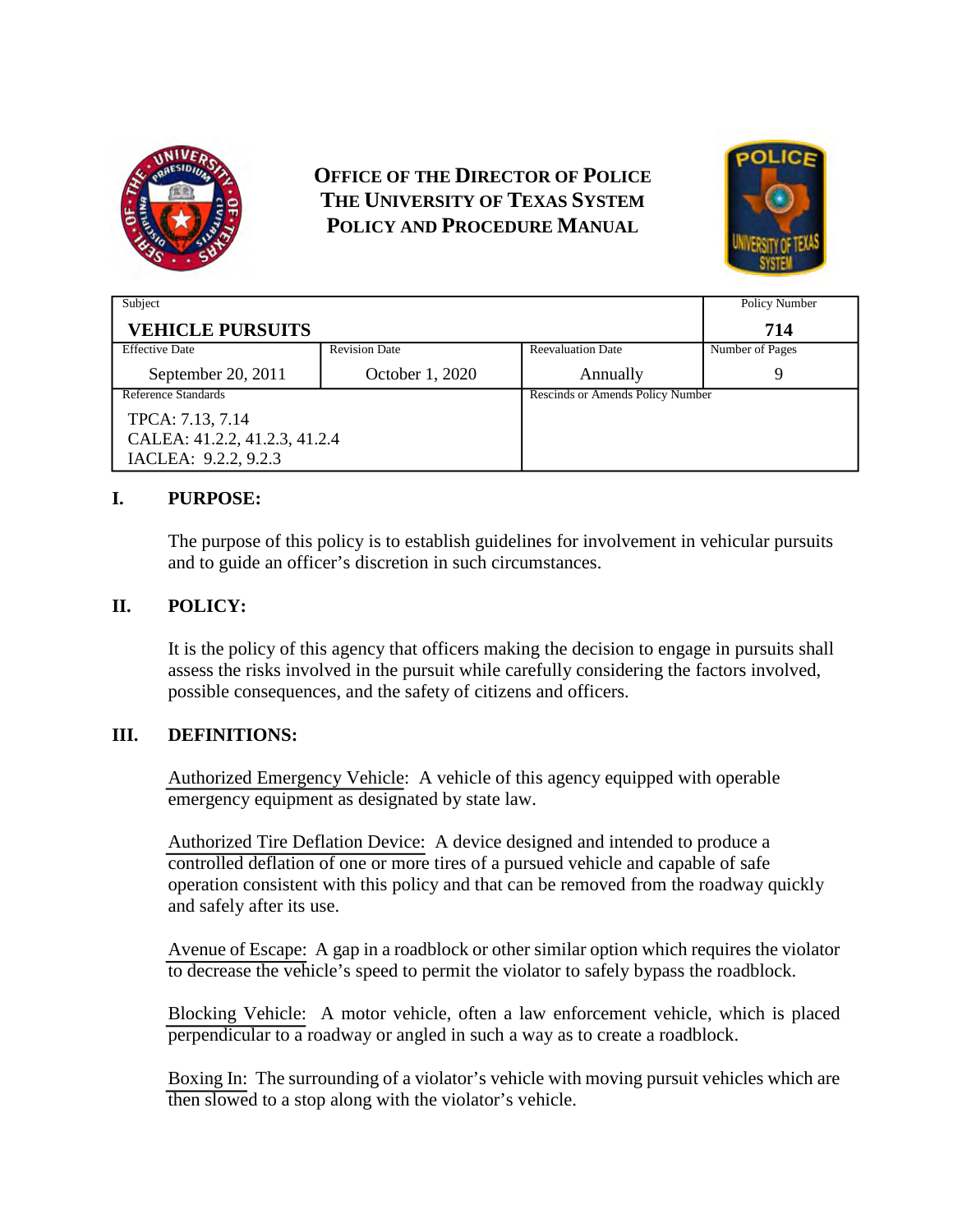Divided Highway: A roadway which includes a physical barrier between traffic traveling in opposite directions.

Heading Off: An attempt to terminate a pursuit by pulling ahead of, behind or toward a violator's moving vehicle to force it to the side of the road or to otherwise come to a stop.

Pursuit Driving: An attempt by an officer operating an authorized emergency vehicle to apprehend one or more occupants of another moving vehicle when the officer reasonably believes that the driver of the fleeing vehicle is aware of the officer's attempt to stop the vehicle and is resisting apprehension by increasing vehicle speed, ignoring the officer or otherwise attempting to elude the officer.

Primary Unit: The police vehicle that initiates the pursuit or any unit that assumes the position of lead vehicle in the pursuit (immediately behind the suspect vehicle).

Roadblock: A restriction or obstruction used or intended for the purpose of preventing free passage of motor vehicles on a roadway in order to effect the apprehension of a violator.

Secondary Unit: Any police vehicle which becomes involved as a backup to the primary unit and follows the primary unit at a safe distance.

Street Paralleling: Driving a police vehicle on a street parallel to a street on which a pursuit is occurring.

Supervisory Unit: The supervisor controlling, monitoring, directing, or participating in the pursuit.

Supervisor: A police officer who, by virtue or rank or assignment, is responsible for the direction or supervision of the activities of other officers.

Vehicle Contact Action: Any action undertaken by the pursuing officer intended to result in contact between the police vehicle and the violator vehicle.

Vehicle Paralleling: A deliberate offensive tactic by one or more patrol vehicles to drive alongside the pursued vehicle while it is in motion.

Vehicular Pursuit: An active attempt by an officer in an authorized emergency vehicle to apprehend a fleeing suspect who is actively attempting to elude the police.

Violator/Suspect: Any person who a police officer reasonably believes has committed an offense as identified in IV A 1 below and poses an immediate threat to the safety of the public or other police officers.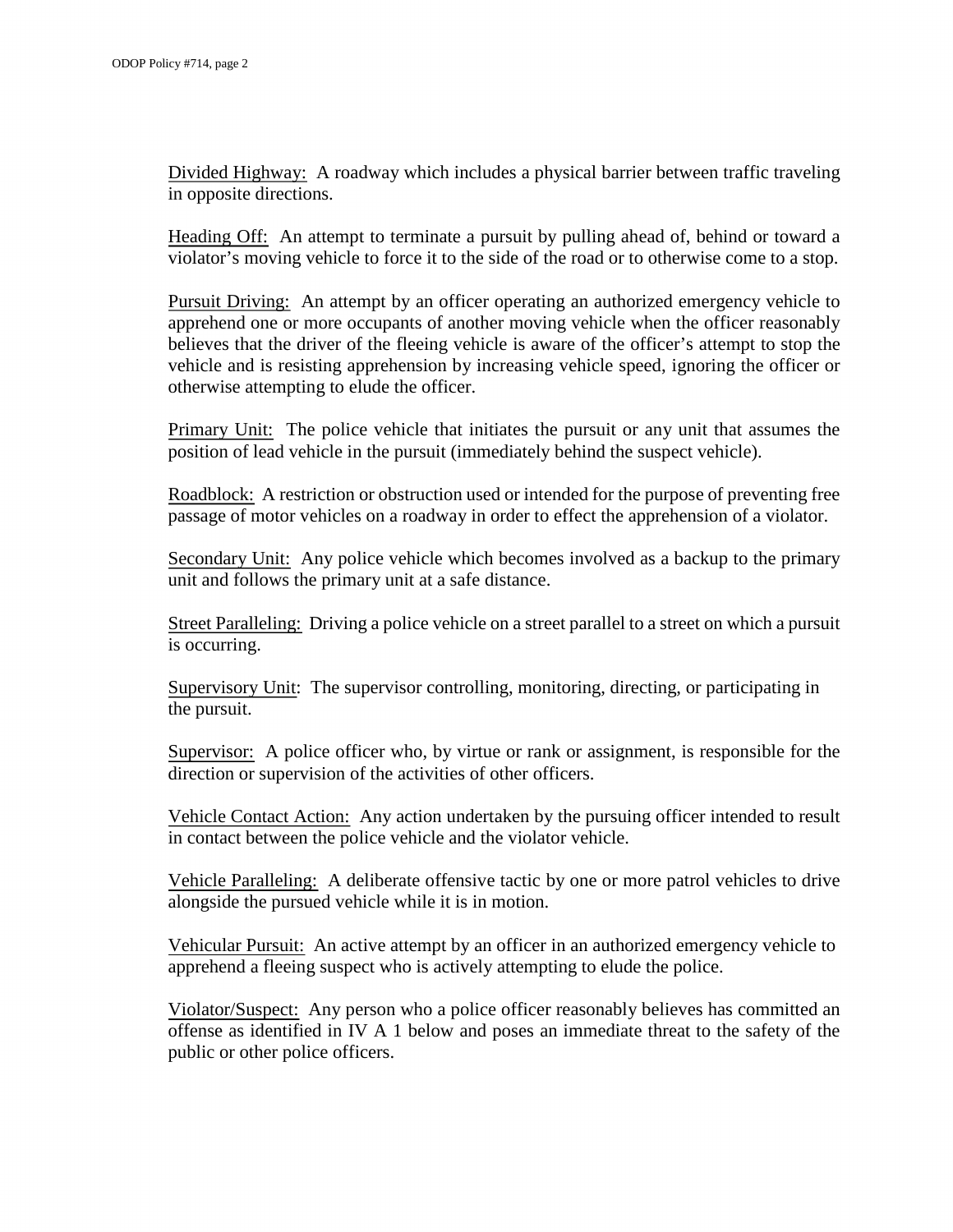Violent Felonies*:* Offenses defined as felonies in the current Texas Penal Code and that 1) include the use of a deadly weapon; 2) or that resulted in bodily injury; 3) or there is reasonable belief to conclude that serious bodily injury will result if the suspect is not apprehended.

## **IV. PROCEDURES:**

- A. Initiation of pursuit:
	- 1. The decision to initiate a pursuit will be limited to violent felonies or instances of impaired driving and must be based on the pursuing officer's conclusion that the immediate danger to the officer and the public created by the pursuit is less than the immediate or potential danger to the public should the suspect remain at large.
	- 2. Any law enforcement officer in an authorized emergency vehicle may initiate a vehicular pursuit when the suspect exhibits the intention to avoid apprehension by refusing to stop when properly directed to do so, and the pursuit is otherwise justified under A(1) above.
	- 3. In deciding whether to initiate pursuit, the officer shall take into consideration:
		- a. road, weather and environmental conditions;
		- b. population density and vehicular and pedestrian traffic;
		- c. the relative performance capabilities of the pursuit vehicle and the vehicle being pursued;
		- d. the nature and seriousness of the offense;
		- e. the presence of other persons in the police vehicle; and
		- f. the availability of alternative means to effect an arrest of the suspect.
- B. Primary Unit Responsibilities:
	- 1. All emergency vehicle operations shall be conducted in strict conformity with applicable traffic laws and regulations.
	- 2. Upon engaging in a pursuit, the pursuing vehicle shall activate appropriate warning equipment.
	- 3. Upon engaging in pursuit, the officer shall notify communications of the location, direction and speed of the pursuit, the description of the pursued vehicle and the initial purpose of the stop. The officer shall keep communications updated on the pursuit.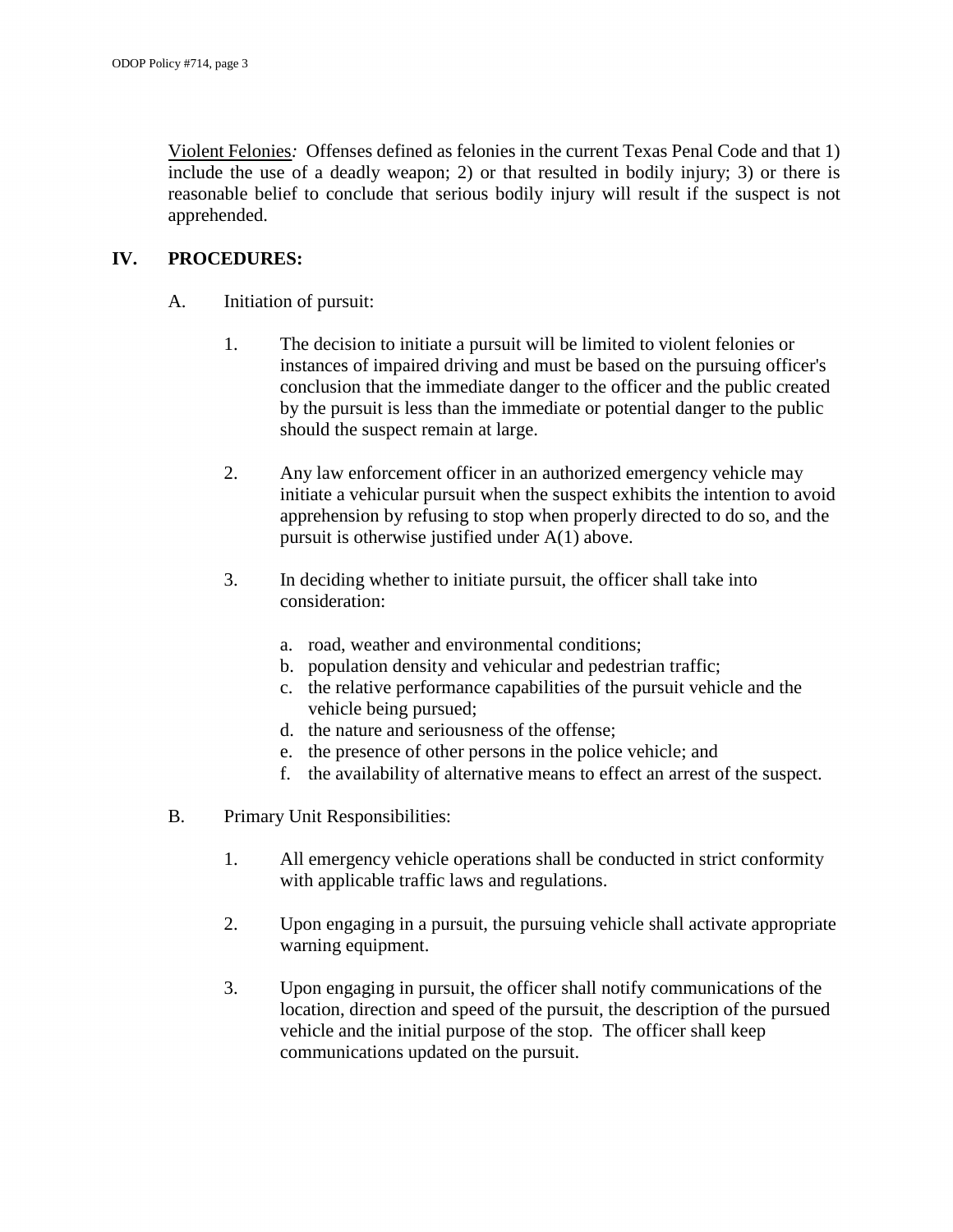- 4. When engaged in pursuit, officers shall not drive with reckless disregard for the safety of other road users.
- C. Secondary Unit Responsibilities:
	- 1. The second officer in the pursuit is responsible for the following:
		- a. Immediately notify the dispatcher of entry into the pursuit.
		- b. Broadcast the progress of the pursuit unless the situation indicates otherwise.
	- 2. The secondary unit should remain a safe distance behind the primary unit unless directed to assume the role of primary unit (e.g., the primary unit is unable to continue the pursuit.
- D. Unless circumstances dictate otherwise, a pursuit shall consist of no more than two police vehicles, a primary and a secondary unit. All other personnel shall stay clear of the pursuit unless instructed to participate by a supervisor.
- E. Supervisory Responsibilities:
	- 1. When made aware of a vehicular pursuit, the controlling supervisory unit shall monitor incoming information, coordinate and direct activities as needed to ensure that proper procedures are used, and shall have the discretion to terminate the pursuit.
	- 2. The controlling supervisory unit shall continuously monitor the circumstances to ensure that the requirements for the pursuit (IV A 1) are met.
	- 3. The controlling supervisory unit shall respond to the location where a vehicle has been stopped following a pursuit.
- F. Communications Responsibilities
	- 1. The primary dispatcher will close the channel for normal radio traffic. The channel will be used for the primary, secondary, and supervisory units assigned to the pursuit. The dispatcher will maintain radio discipline, accurately record the information provided by the pursuing units and cause it to be relayed to appropriate personnel to act on it as necessary to include, but not be limited to, first responder units when their specialty skills are deployed during a pursuit or at the pursuit's termination.
	- 2. Communications personnel shall designate a controlling supervisor immediately.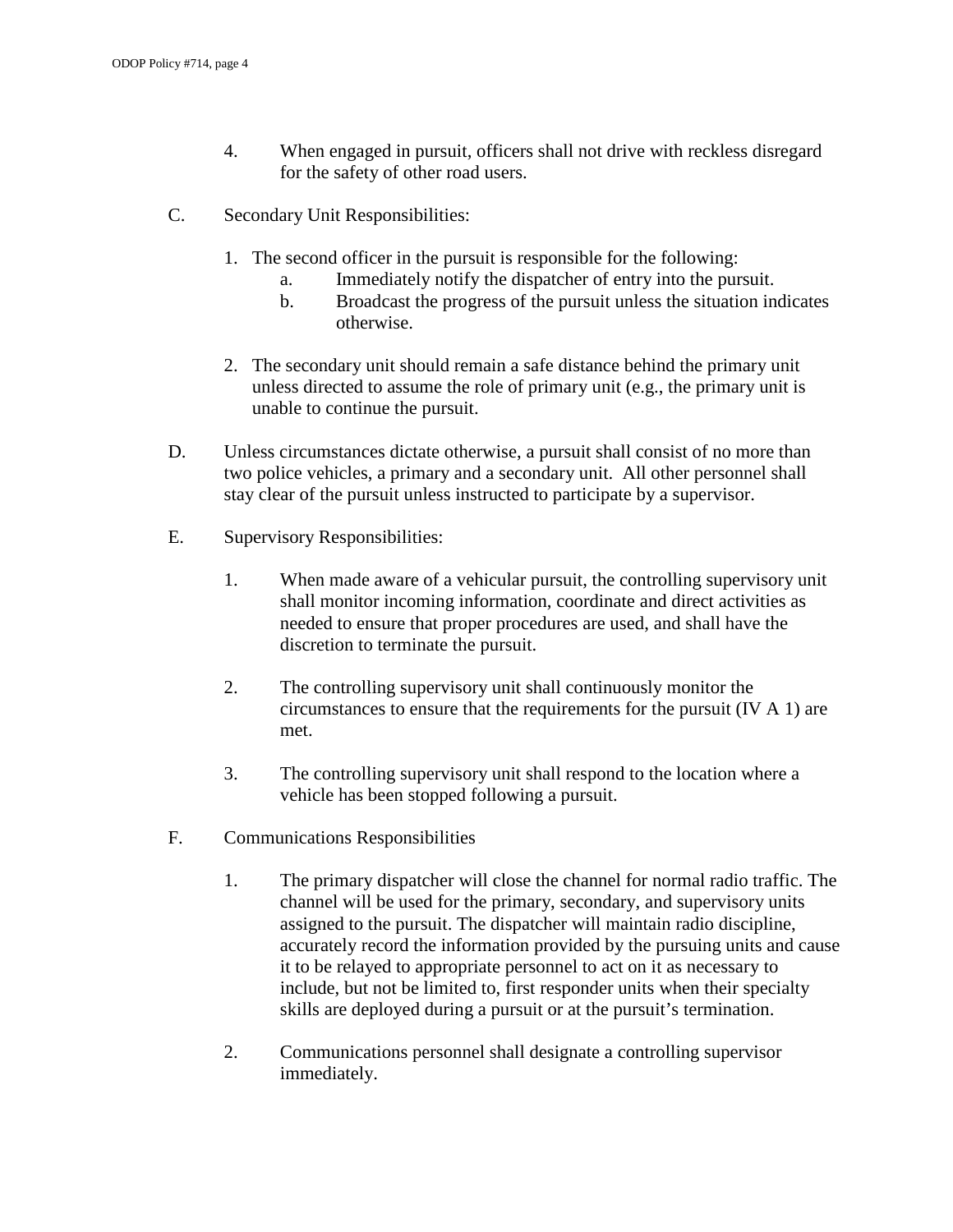- 3. Other information provided expeditiously by the primary dispatcher should include stolen information on the vehicle, offenses committed, and whether or not the vehicle is occupied by wanted person(s).
- 4. In addition, the Communications section will relay to the appropriate jurisdiction, upon learning from the pursuing units that a pursuit is inbound to the new jurisdiction, the following:
	- a. Inbound time.
	- b. Location and direction of the pursuit.
	- c. Reason for the pursuit and nature of violation.
	- d. Description of occupants and vehicle.
	- e. Number of units involved in the pursuit.
	- f. Whether or not assistance is needed.
	- g. When applicable, notify the agency when the pursuit is leaving their jurisdictional boundaries or location of termination.
- G. Pursuit Tactics and Restrictions
	- 1. Officers shall not normally follow the pursuit on parallel streets (street paralleling) unless authorized by a supervisor and when it is possible to conduct such an operation without unreasonable hazard to other vehicular or pedestrian traffic and it is reasonably believed that such a tactic will safely hasten the termination of the pursuit.
	- 2. Vehicle paralleling is prohibited.
	- 3. When feasible, available patrol units having the most prominent markings and emergency lights shall be used to pursue, particularly as the primary unit.
	- 4. The use of unmarked police vehicles is prohibited.
	- 5. When possible to do so safely and to diminish the likelihood of a pursuit, before initiating the pursuit the primary unit shall close the distance with the violator before activating audible or visible emergency equipment.
	- 6. Police motorcycles may be used for pursuit in exigent circumstances and when weather and related conditions allow. They shall disengage when support from marked patrol vehicle units becomes available.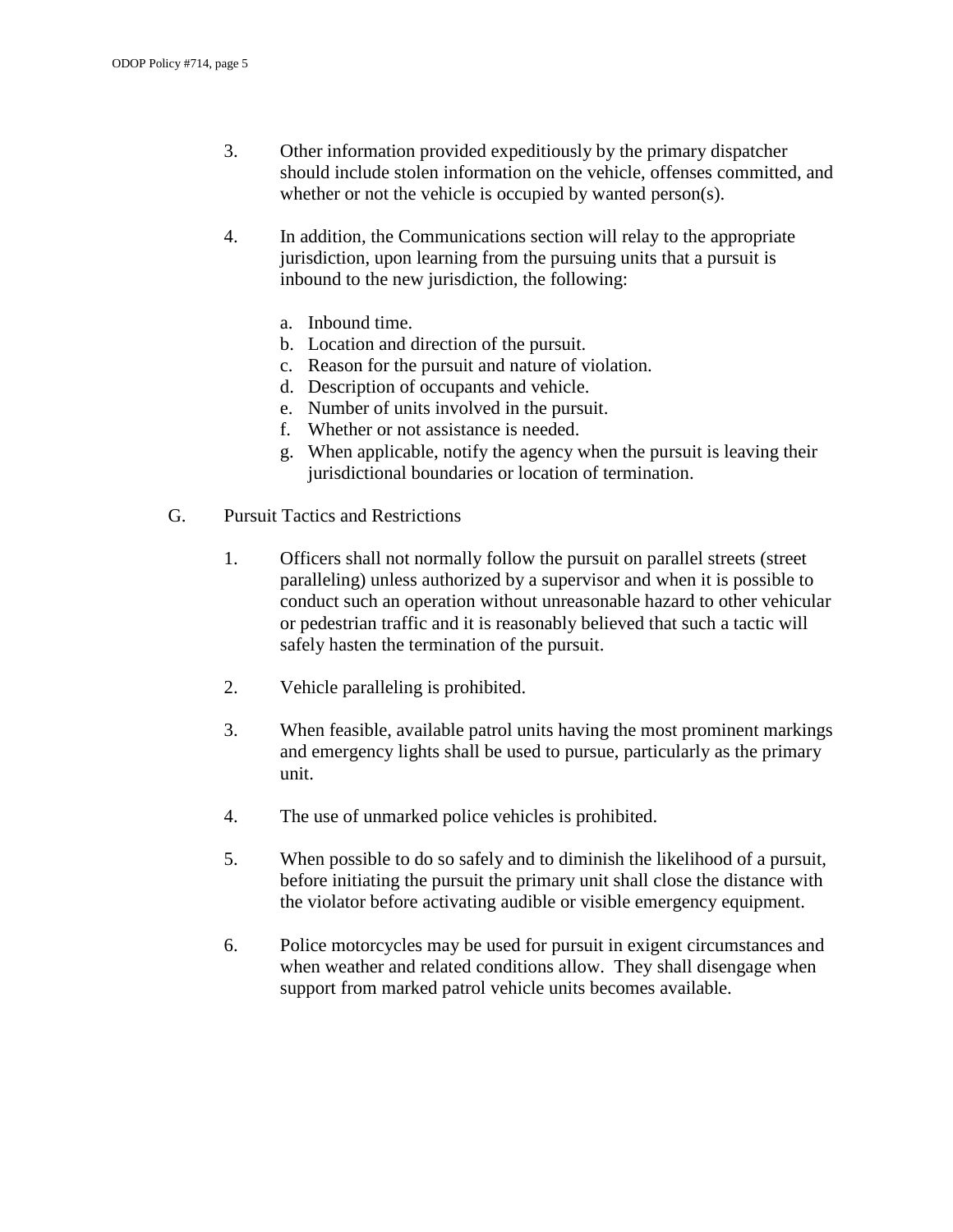- 7. All intervention tactics short of deadly force such as tire deflation devices, low speed tactical intervention techniques, and low speed channeling (with appropriate advance warning) should only be used when it is appropriate and possible to do so in safety, the officers utilizing them have received appropriate training in their use and their use has been authorized in advance by a supervisor with knowledge of the pursuit.
- 8. Decisions to discharge firearms at or from a moving vehicle, or to use moving, fixed, or circle system roadblocks or other forcible stopping techniques shall be governed by this agency's use of deadly force policy, and are prohibited if they present an unreasonable risk to others. Absent extraordinary circumstances, the employment of these tactics shall be authorized in advance by a supervisor with knowledge of the pursuit.
- 9. In the extraordinary circumstances that a roadblock is otherwise appropriately employed, all pursuing vehicles must be made aware of the roadblock and so acknowledge, there must be adequate distance to see and react to the roadblock, there must be an escape option for the violator and there must be no one in the blocking vehicle.
- 10. No pursuits shall be conducted opposite the flow of traffic on a divided highway or against the traffic flow on one way roadways.
- 11. No attempt shall be made, absent extraordinary circumstances, to overtake or pass the violator's vehicle.
- 12. Boxing in of the violator vehicle is prohibited.
- 13. Heading off a violator vehicle is prohibited.
- 14. Upon approaching an intersection controlled by a traffic control device, or at any other location where there is a substantially increased likelihood of collision, the operator of any pursuit vehicle shall, prior to entering the intersection, reduce speed and control the vehicle so as to avoid any collision, then shall observe that the way is clear before proceeding.
- 15. Once the pursued vehicle is stopped, officers shall utilize appropriate officer safety tactics and shall be aware of the necessity to utilize only reasonable and necessary force to take suspects into custody.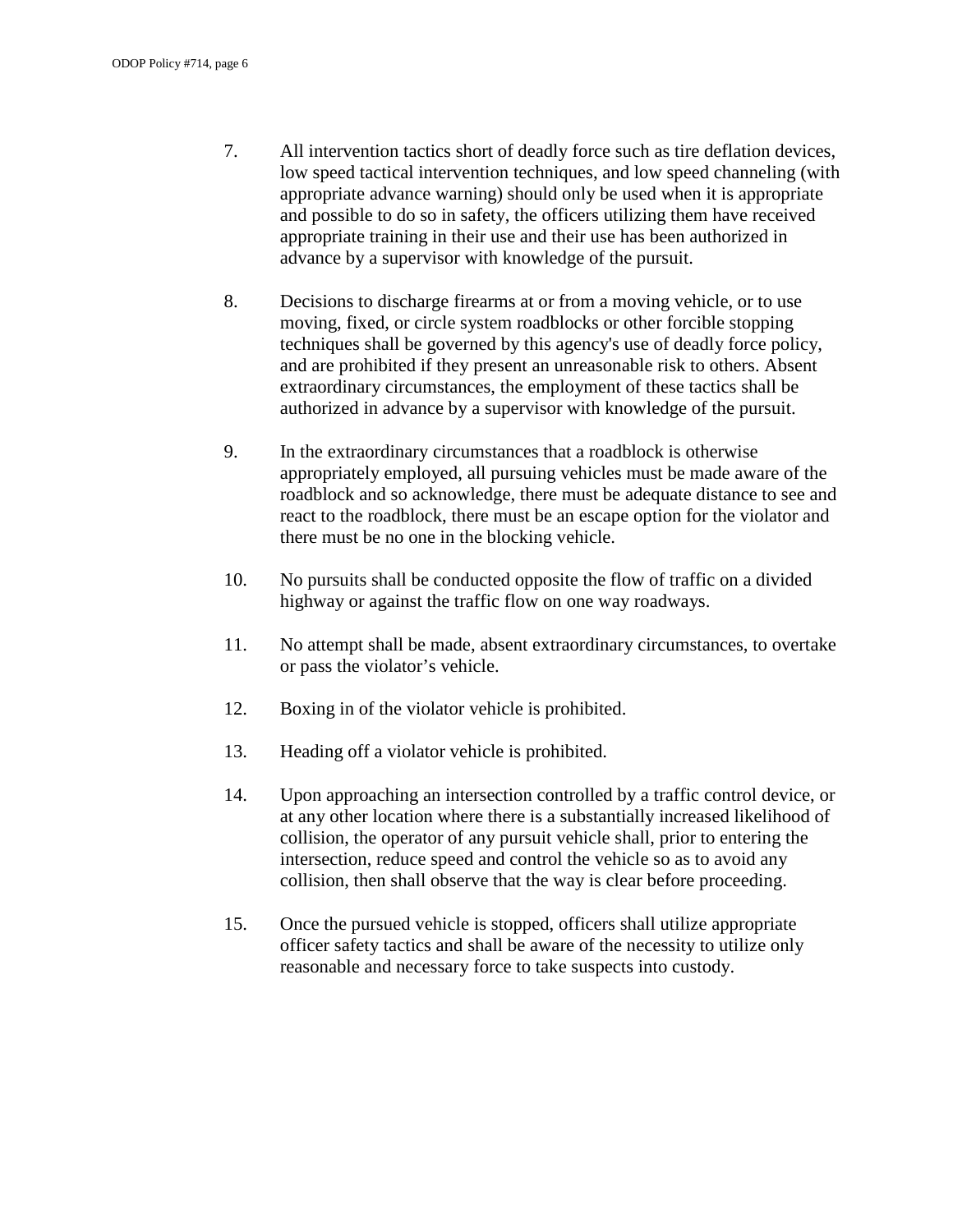- H. Termination of the Pursuit:
	- 1. The primary pursuing unit shall continually re-evaluate and assess the pursuit situation including all of the initiating factors and terminate the pursuit whenever he or she reasonably believes the risks associated with continued pursuit are greater than the public safety benefit of making an immediate apprehension.
	- 2. The pursuit may be terminated by the primary pursuit unit at any time.
	- 3. A supervisor may order the termination of a pursuit at any time.
	- 4. A pursuit must be terminated if the suspect's identity has been determined, immediate apprehension is not necessary to protect the public or officers, and apprehension at a later time is feasible and reasonable.
	- 5. The pursuit shall be terminated at any time the primary unit makes the determination that the danger to the pursuing officers or public outweighs the necessity for the pursuit.
	- 6. The pursuit shall be terminated if the violator vehicle location is no longer known or the distance between the pursuing vehicles and the violator vehicle becomes so great that the pursuit is futile.
	- 7. The pursuit shall be terminated if there is a person injured during the pursuit and there are no other police or medical personnel able to render assistance.
	- 8. The pursuit shall be terminated if there is a clear and unreasonable danger to the officer or the public.
- I. Inter-jurisdictional Pursuits:
	- 1. The pursuing officer shall notify communications when it is likely that a pursuit will continue into a neighboring jurisdiction or across the county or state line.
	- 2. Pursuit into a bordering state shall conform to the law of both states and any applicable inter-jurisdictional agreements.
	- 3. When a pursuit enters this jurisdiction, the action of officers shall be governed by the policy of the officers' own agency, specific inter-local agreements and state law as applicable.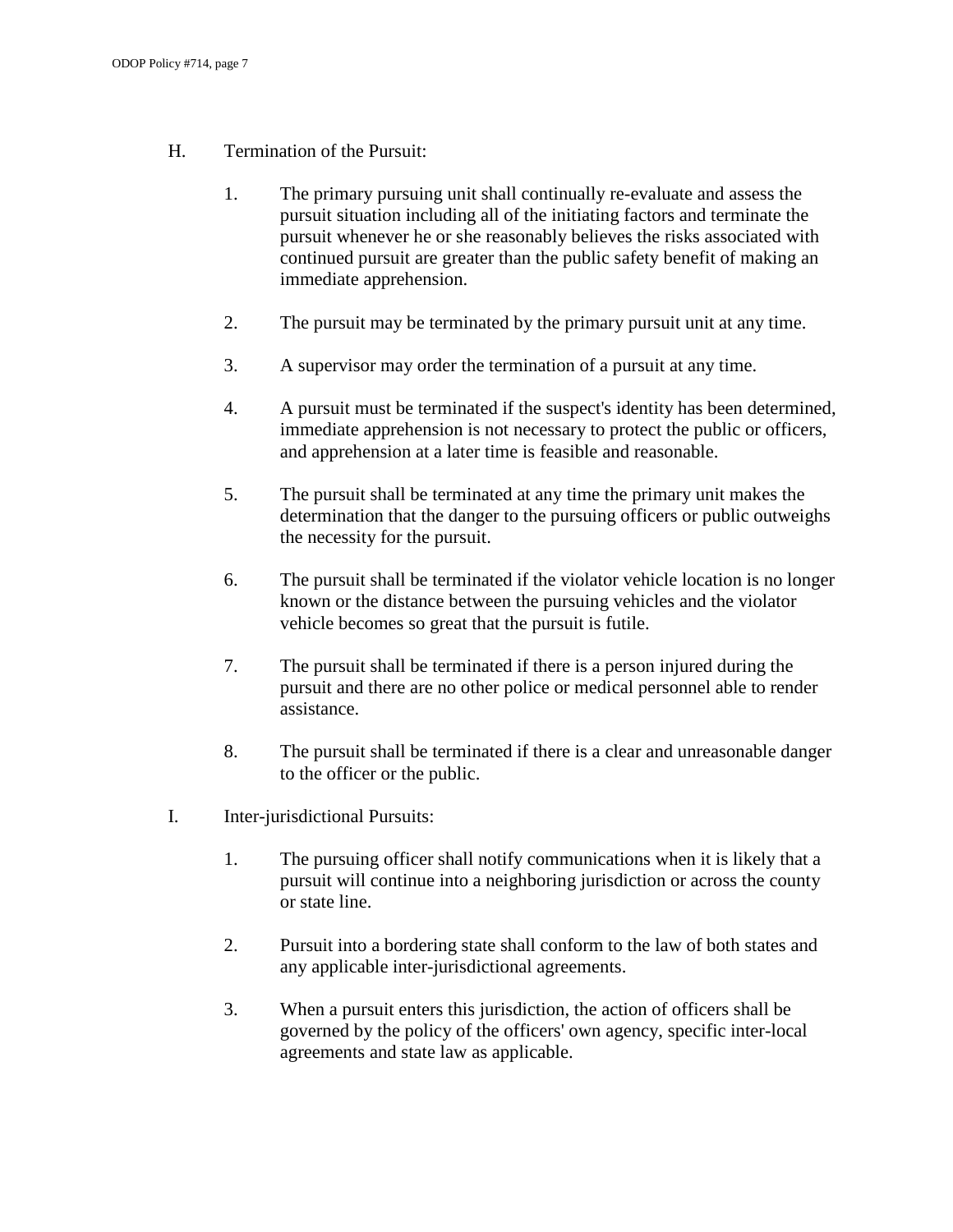- J. After-Action Reporting.
	- 1. Whenever an officer engages in a pursuit, the officer shall complete form DP-26 as required.
	- 2. The DP-26 form shall be critiqued by the appropriate supervisor or supervisors to determine if policy has been complied with and to detect and correct any training deficiencies and forwarded to the Institution Chief.
	- 3. The Institution Chief will review and critique the report and will forward to the Director of Police.
	- 4. The Director of Police, or designee, shall conduct a documented annual analysis of police pursuit activity and identify any additions, deletions or modifications warranted in departmental pursuit procedures.
- K. Training:
	- 1. Officers who drive police vehicles shall be given initial training in the pursuit policy and this training shall be documented in department files.
	- 2.

Subsequently the pursuit policy shall be reviewed annually by all UTS officers and this training shall be documented in department files. Policy updates should be reviewed by all officers upon issuance with corresponding documentation.

3. Officers who drive police vehicles shall be given initial training in pursuit, emergency and safe driving tactics through a basic peace officer course. All officers should attend/complete refresher training in pursuit and safe driving tactics annually with corresponding documentation. Annual training can consist of on-line safe driver courses, institutional compliance training on defensive driver training (classroom or on-line) or physical attendance at a defensive driving, safe driving or police pursuit training class (Emergency Vehicle Operations Course such as National Academy for Professional Driving or Texas A&M Engineering Extension Service  $\{TEEX\}$ ).

Michael J. Heidingsfield Director of Police